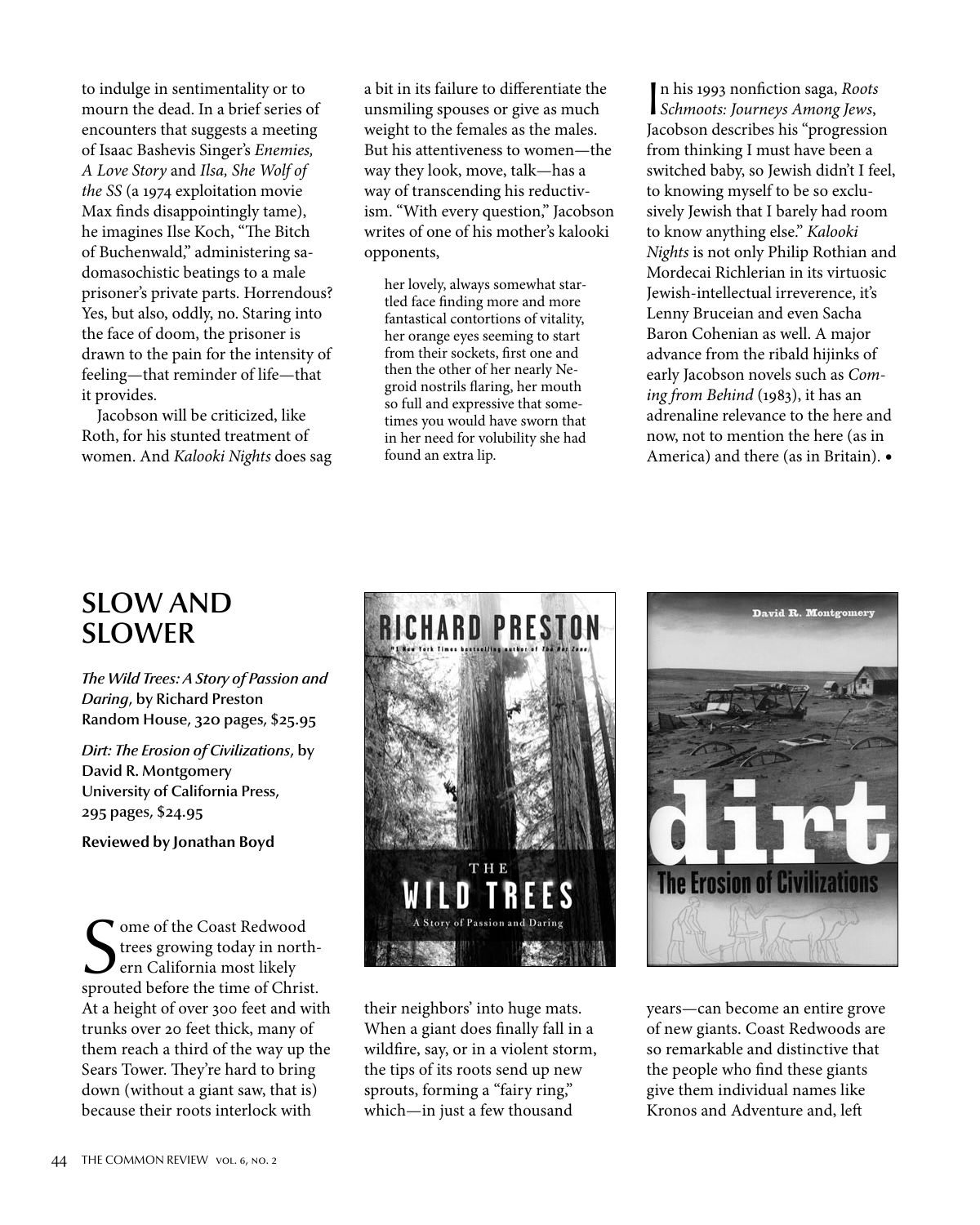alone, almost all will outlive their discoverers.

But there's a paradoxical fragility in this durability. Not despite its long life but actually because of it, an individual redwood is vulnerable. Its loss is, in one blow, a loss of the two to three thousand years it took to grow. Things happen so slowly in the redwood canopy that some of the unique lichens found there begin to grow only once a tree has reached its thousandth birthday. There are places, hundreds of feet up, where thickets of huckleberry bushes grow in gardens of soil three feet deep. A redwood's longevity is almost unimaginable to humans, and its contribution to the world's ecosystem often goes unnoticed for this very reason.

The same paradoxical fragility and durability holds true of soil found both in the redwood canopy and on the ground below. Soil is formed over literally geologic time spans as bedrock weathers through wind and rain into its component minerals. Plants and animals enrich these minerals with organic material. An inch of soil can take between 200 and 4,000 years to accumulate—and this is not a process anyone has figured out how to accelerate. Amazing, then, when you consider that soil erosion can happen so comparatively rapidly: that same inch of soil can easily be swept away in a single day (as happened repeatedly in the mid-1930s Dust Bowl). Even under normal agricultural practices, an inch of soil loss in 25 years is considered acceptable by the USDA. Too bad that might be 50 times faster than that same inch can form again.

Each of these natural processes—the growth of the world's tallest plant and the weathering of barren rock into rich soil—happen very, very slowly. And two new books shed light not only far back into the natural histories of both the redwoods and the soil, but also into the complex ways humans interact with these ancients of nature.

Richard Preston, <sup>a</sup> longtime New Yorker contributor and the author of the best-seller The Hot Zone, brings his distinctive voice to The Wild Trees: A Story of Passion and Daring. And where does this passion and daring lie? It's seen in both the dedication of scientists who study the towering Coast Redwoods found in northern California and Oregon, and also in those who work hard to preserve the remaining redwood forests. But the science and the environmentalism wound through these pages aren't where the real action lies; it's in the tree climbing.

The "wild trees" of the title doesn't indicate their standing in the wilderness; it's climbers' slang for a tree never before climbed. Preston writes, "Humans are the only primates that do not spend time in trees," but in fact, his whole book belies the generalization: some humans do—a lot. Preston's book arose from his budding passion for tree climbing and not the other way around. As a result, he brings to his writing an authentic feeling for the urges and fears in the gut of the tree climber.

Reading his anecdotes of adventures high off the ground, I basked in my own happy memories of hours spent aloft as a boy, whether in Mrs. Mulligan's spruce, in the virgin white pine my brother and I named Crow's Nest, in my grandparents' apple orchard, or even in that backyard maple that hovered inconveniently over a spiked fence. And Preston has thought much about our instincts for and against arboreal exploration:

Humans are the only primates I know of that have an inborn fear of heights. Other primates, when they are frightened, instinctively

run up a tree, where they feel safe and at home. Hominids who felt insecure in trees, more afraid of heights, and more willing . . . to move out across open ground may have had a better chance of surviving and producing offspring. Open ground would have seemed as terrifying to many primates as heights do to many humans.

His point is that we reached a new page in our primal history when Big Mama Evolution stuck her head out the window and hollered, "You kids get down from there! You'll break your necks!"

Preston's own experiments in the New Jersey woods and his growing infatuation for tree climber's gear drew him into the orbit of a legend in technical tree climbing, Steve Sillett. A botanist and pioneer in climbing redwoods, Sillett stands at the center of The Wild Trees, along with a cast of supporting characters that includes Michael Taylor, a man with a passion for discovering the world's tallest tree (which he eventually did, just last year), and other assorted friends, colleagues, and lovers. It's the mission of this book to give voice to these people and tell some of their truly amazing adventures, and Preston does that well. His narrative voice is strong (though regrettably repetitive and sometimes stiffly didactic), and he has the good sense and the skill to let his subjects' voices come through, too, by telling stories in the way friends would tell them among themselves. But do we really need the technical play-by-play of how Sillett and Marie Antoine had sex high up in the branches of a tree named Windigo? Probably not, but that's really only the most extreme example of the intimate detail Preston relates.

In the process, naturally, we learn a lot about the ecology of trees, lichens, copepods, even leeches; but if this is an environmentalist's book,